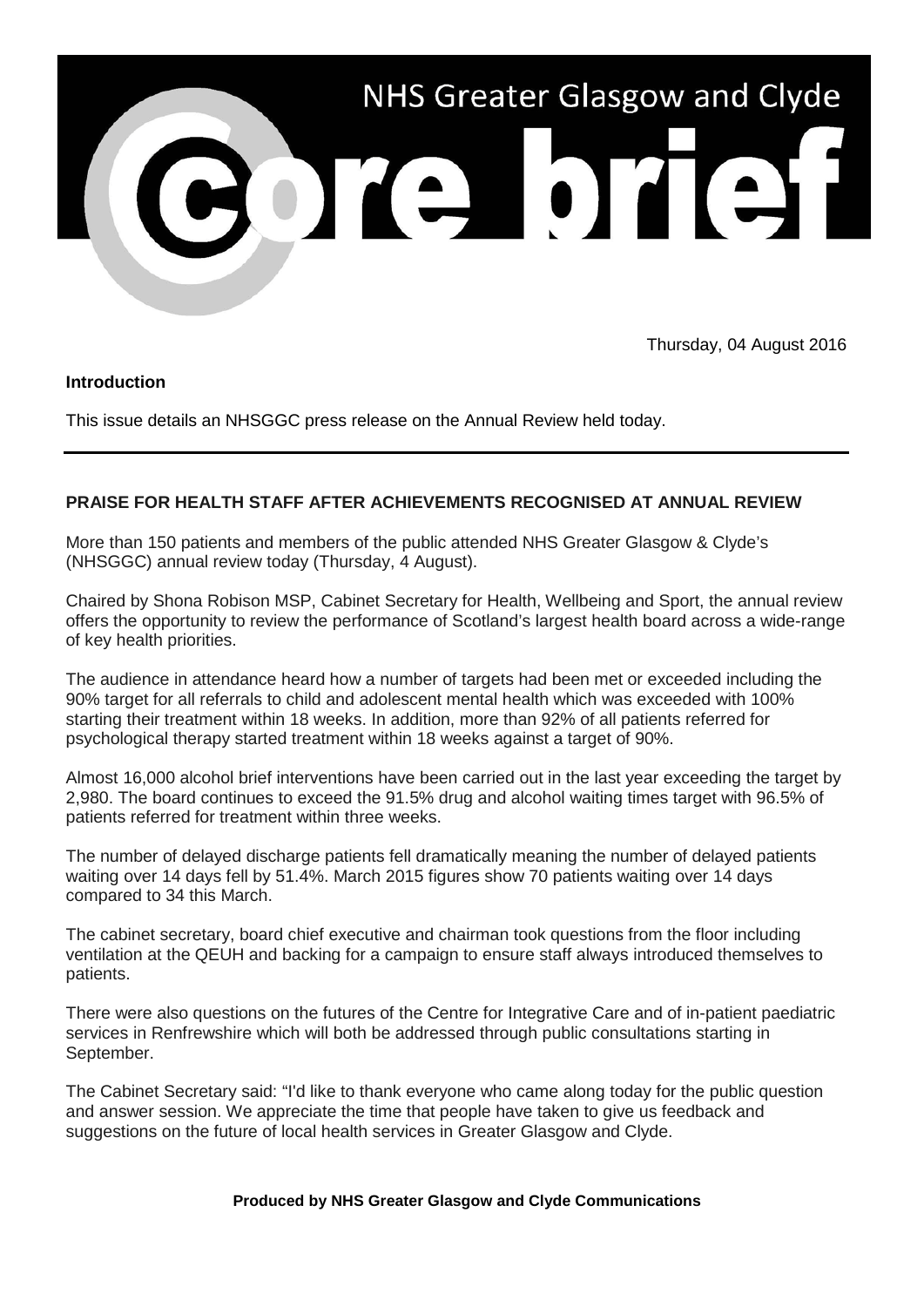"Today I also want to take the opportunity to thank all of the staff working for NHS Greater Glasgow and Clyde - particularly for their significant efforts over the past year to deliver the major transfer of services to the new Queen Elizabeth University Hospital.

"I have been encouraged by much that I have seen and heard today. The Board is performing well in a number of areas and is continuing to improve the services it offers for their local population. However, challenges still remain in delivering consistent quality of care across the whole board area and a number of issues were raised today which I have asked the board to look at in more detail. We will continue to monitor progress closely."

John Brown CBE, Chairman of NHSGGC, said: "I am very proud of the performance of our workforce of almost 40,000. This is the largest workforce in Scotland, looking after 1.15 million people, and they continue to work tirelessly to drive up quality and standards of person centred care.

"They did this while opening the £842 million state-of-the-art campus incorporating the Queen Elizabeth University Hospital and the Royal Hospital for Children which were delivered on time and within budget.

"Our staff deserve praise for continuing to deliver our 18 weeks Referral to Treatment waiting time guarantee for over 90% of patients during the migration of four hospitals on to the new campus.

"Indeed, our kidney transplant surgeons carried out a record six kidney transplants in 24 hours - just three days after moving into the new hospital. Previously, an average of three transplants were carried out every week at the Western Infirmary.

"However, we do realise that there are still areas for improvement and, collectively, we are all dedicated to making sure that improvements are delivered where they are most needed.

"Over the last year, more than 90% of patients attending our A&E departments were discharged after treatment or admitted to inpatient wards within four hours. While this is an improvement in performance we have failed to consistently attain the performance level target of 95%."

NHSGGC Chief Executive, Robert Calderwood, added: "I welcome the Cabinet Secretary's praise for the hard work of our staff, especially in a year that has seen the migration of four hospitals to one site and a major service redesign.

"Our staff really do go the extra mile to help patients have the best chance of living a healthy, fulfilling life once discharged. One example of this is our approach to financial inclusion and welfare reform. Since 2011, our staff have made over 32,000 referrals to Money Advice Services with £37 million financial gain for many vulnerable patients.

"Many of our residents are still affected by poverty and one of the biggest challenges for the health service, as a whole, is to improve the health of people suffering the effects of disadvantage due to poverty."